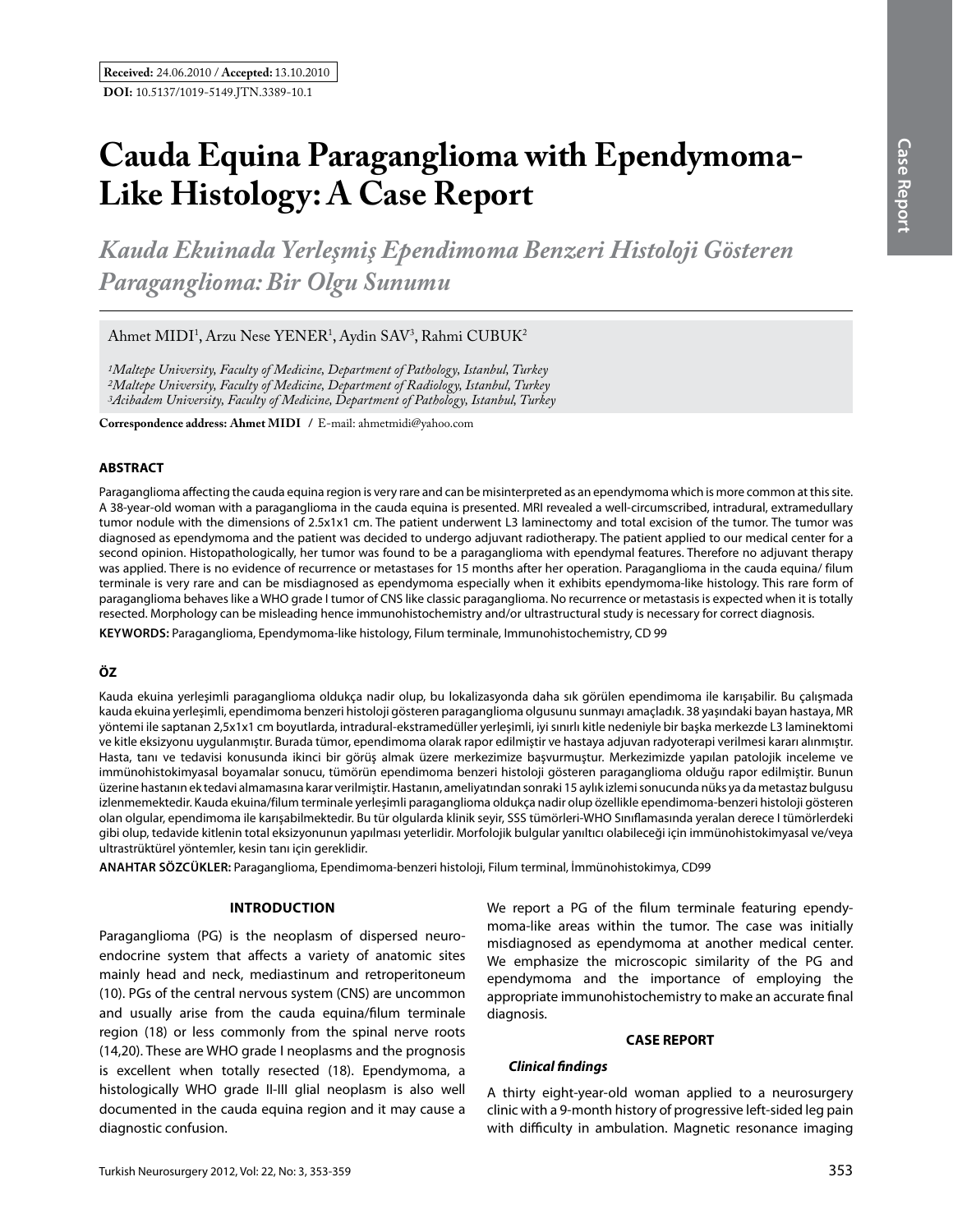(MRI) of the lumbosacral spine demonstrated an intradural, extramedullary well-circumscribed, tumor nodule with the dimensions of 2.5x1x1 cm which revealed homogenous contrast enhancement in the region of the left filum terminale (Figure 1A, B). The patient underwent L3 laminectomy followed by total microsurgical excision of the lesion.

#### *Pathology findings*

The specimen was prepared and evaluated at the department of pathology in that medical center. Gross inspection revealed a grayish-white tumor with dimensions of 2.5x1x1 cm and that was moderately hard in consistency. Based on the histopathological findings and focal immunohistochemical expression of GFAP, the case was diagnosed as ependymoma and the patient was decided to undergo adjuvant radiotherapy. At this point, she needed to have a second opinion for her pathology. All paraffin blocks from the patient's tumor were sent to us to be reviewed. Her sent-in material to our institute showed two distinct morphologies, consisting of PG-like areas and ependymoma-like areas. The former pattern was represented with lobules and nests of uniform chief cells encompassed by flattened layer of sustentacular cells



**Figure 1A, B:** Axial/ Sagittal T2/T1-weighted images show well circumscribed intradural mass with contrast enhancement at L3-L4 level.



**Figure 2: a)** Typical "Zellballen" and surrounding fibrovascular stroma, characteristic of PG (H&E 200x), **B)** Ependymoma-like areas representing with pseudorosette formation (H&E 200x), **C)** Ganglionic cells in the paraganglionic areas (H&E 400x).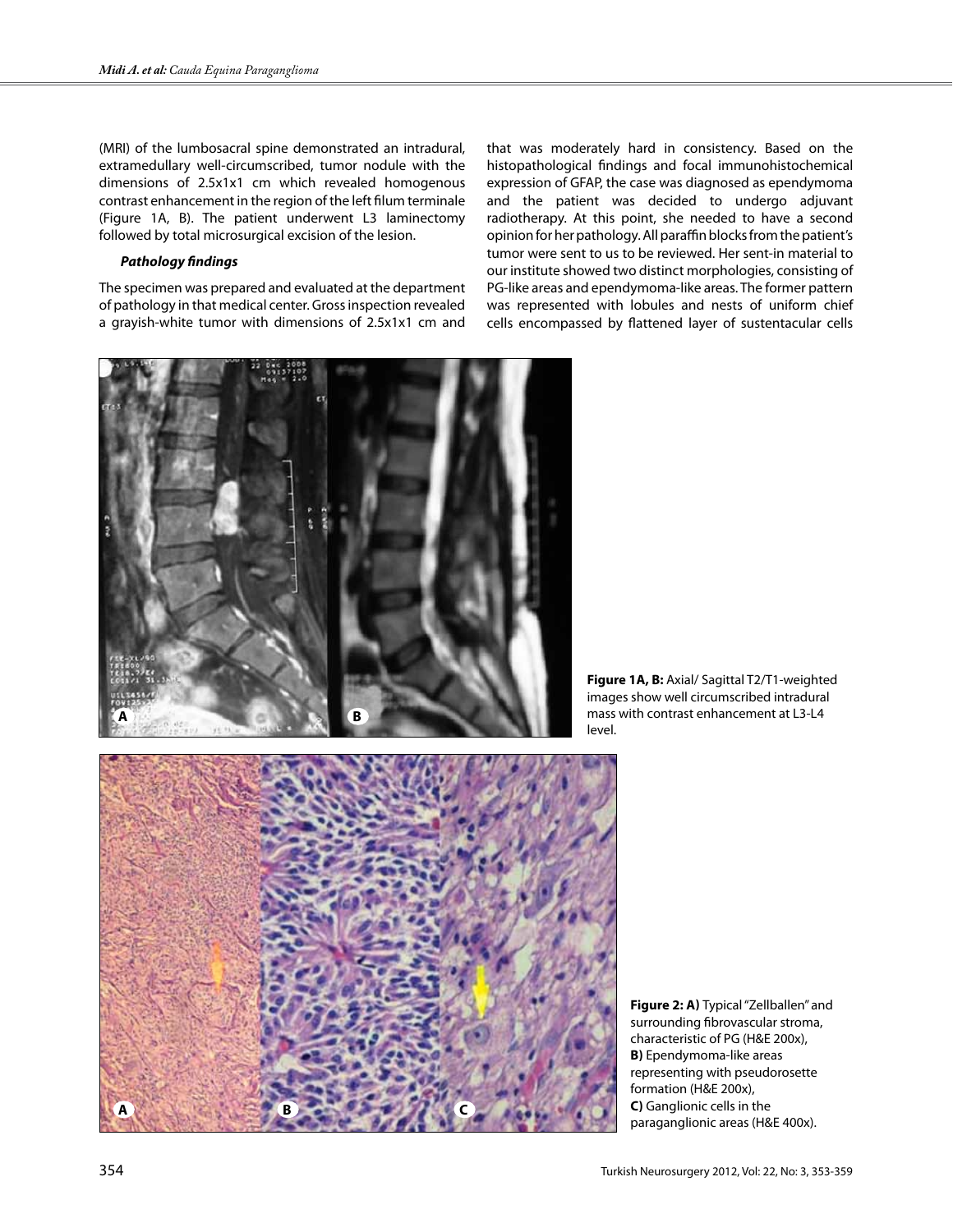(Figure 2A). The latter pattern consisted of ependymomalike areas with typical pseudorosettes (Figure 2B). There were also numerous ganglionic cells within the tumor (Figure 2C). Gomori / Wilder's reticulin stain showed septate delineating Zellballen (Figure 3A, B). An immunohistochemistry panel was applied.

## *Immunohistochemical Markers and Staining Method*

Immunohistochemical staining was performed using the peroxidase-anti-peroxidase technique using the following antibodies; glial fibrillary acidic protein (GFAP; Dako, N1506), S100 protein (Novocastra, RTU-S100p), epithelial membrane



**Figure 3: A)** Gomori reticulin stain showing septate delineating Zellballen in typical paraganglionic areas (200x), **B)** Gomori reticulin staining in areas with ependymoma-like histology (200x).



**Figure 4: A)** Nuclear and cytoplasmic staining for S100 (400x), **B)** Positivity for SYN (200x).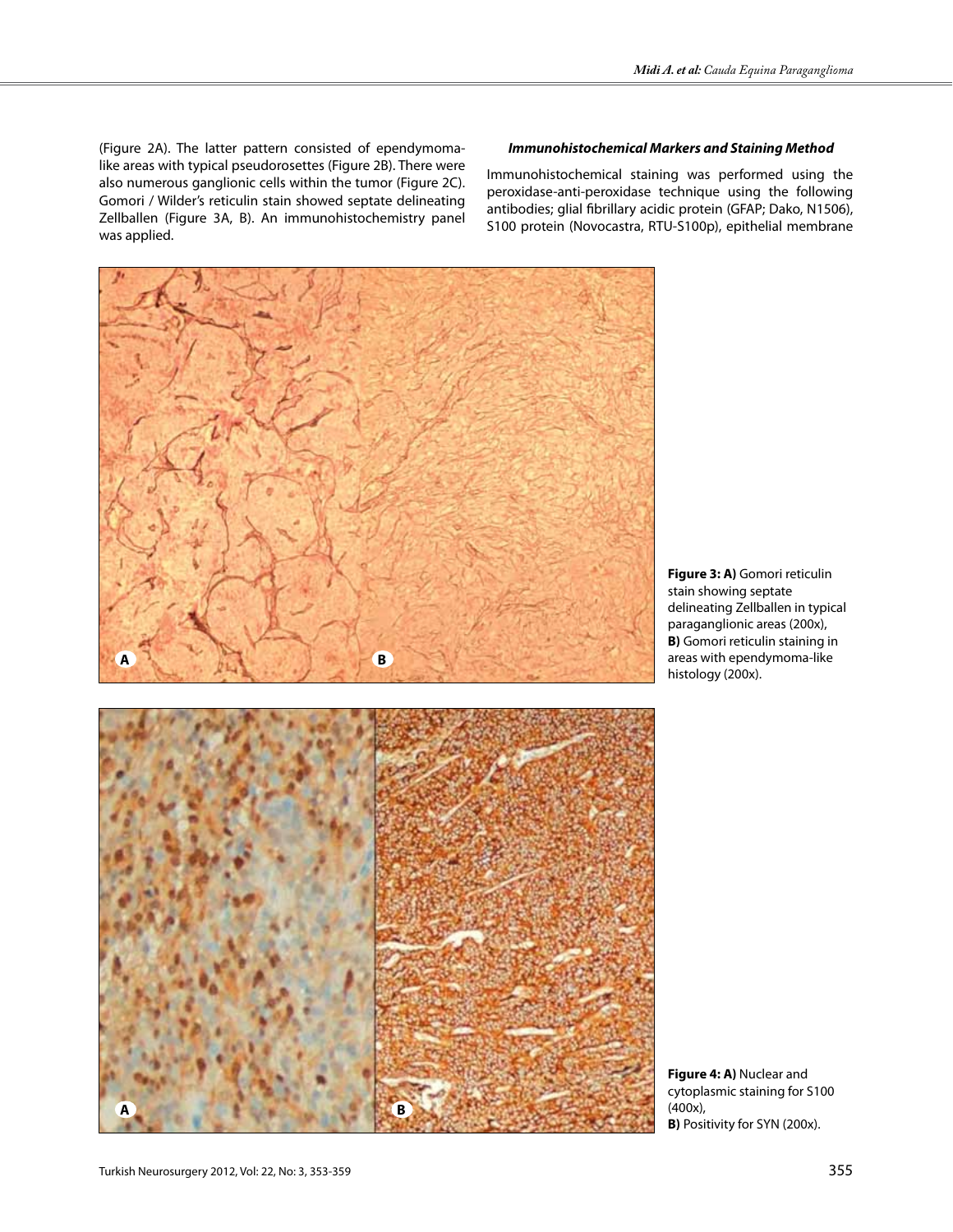antigen (EMA; Dako, N1504), neuron filament protein (NFP; Dako, N1591), synaptophysin (Novocastra, RTU-SYNAP-299), vimentin (BioGenex San Ramon, CA), Chromogranin A (Novocastra, RTU-CHROM), CD99 (Dako, N1593) and Ki-67 (RTU, Neomarkers, RM-9106-R7).

## *Immunohistochemistry findings*

The chief and ganglionic cells expressed synaptophysin (SYN) (Figure 4B) and chromogranin A (CGA) whereas sustentacular cells were positive for S100 protein in PG areas (Figure 4A). Strong biphasic expression of CD99 in two above-mentioned parts of the tumor was observed



**Figure 5: A)** CD99 positivity in typical paraganglionic areas (x400), **B)** CD99 positivity in ependymoma-like areas (400x).



**Figure 6: A)** Ki67 labeling index was 3% (200x), **B)** GFAP immunoreactivity in normal glial tissues surrounding the tumor (40x).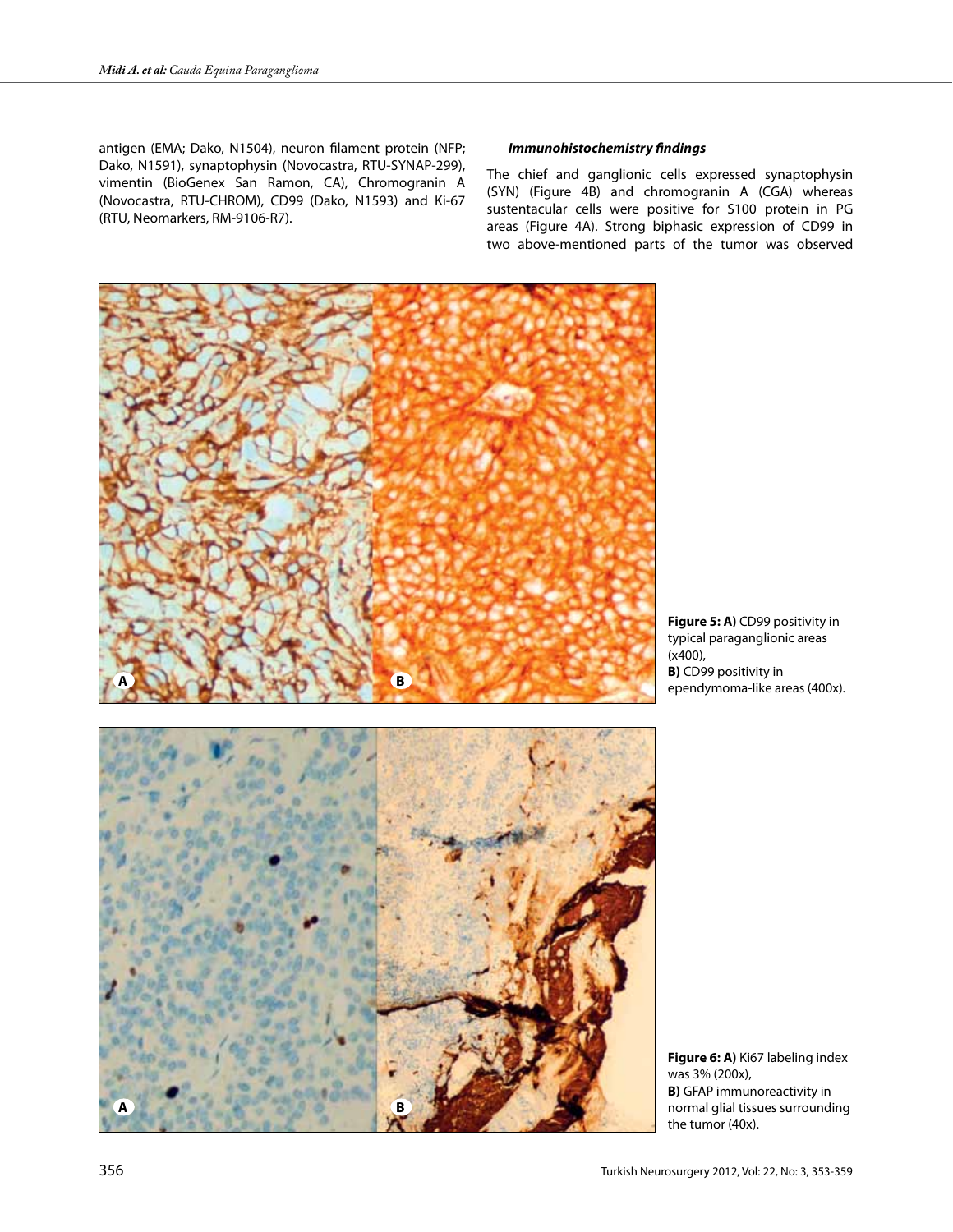(Figure 5A,B). Ki-67 labeling index was 3% throughout the lesion (Figure 6A). Immunohistochemistry (IHC) repeated twice with external positive controls was negative for GFAP except for focal immunoreactivity in normal glial tissues surrounding and in a few flattened sustentacular cells (Figure 6B). IHC stains negative were EMA, NFP and pancytokeratin. Immunohistochemical staining results are shown in Table II. With the histological and immunohistochemical findings, we diagnosed the case as "paraganglioma with ependymal morphology". She did not undergo any adjuvant therapy and has been doing well for the last 15 months after her operation.

#### **DISCUSSION**

Paragangliomas of the CNS are relatively rare neoplasms which usually present as spinal intradural tumors (18). They usually arise in the cauda equina/filum terminale region comprising 3.5 % of all cauda tumors (17,18,20) and in the lumbar region as well (14). Only fifteen cases in the thoracic region (18, 22) and two in the cervical region have been reported to date (18).

Radiographically, cauda equina PGs lack specific features. MRI shows a sharply circumscribed mass that is hypo- or isointense to the spinal cord on T1-weighted images and markedly contrast enhancing and hyperintense on T2-weighted images. They therefore appear similar to other cauda equina tumors such as ependymoma (18,22). Occasionally, MRI may reveal serpentine, congested, ectatic vessels and a low signal intensity rim ("cap sign") on T2-weighted images which are considered diagnostically helpful clues, given the vascularity of PGs compared to that of other cauda equina tumors (18). We did not observe these clues in our case and she was operated on with preoperative diagnosis of well circumscribed intradural, extramedullary tumor without having any further distinction.

As elsewhere in the body, PGs are well-differentiated tumors composed of chief cells (type I) with eosinophilic and finely granular cytoplasm in nests or lobules (Zellballen), surrounded by an inconspicuous, single layer of sustentacular cells (type II). The Zellballen are surrounded by a delicate capillary network (18). Nuclear pleomorphism is generally mild and scattered mitotic figures can be seen. Besides their classical alveolar pattern (Zellballen), they sometimes exhibit a variety of histological features with spindle cells (14), ganglionic cells (21) or with melanotic, carcinoid tumor-like growth patterns (20) which may cause a diagnostic problem.

Histopathological similarity between PGs and ependymomas in the cauda equina region may lead to diagnostic confusion especially when a tumor shows both paraganglionic and ependymal differentiation (2) or when the lesion contains areas with ependymoma-like morphology but still revealing PG-like immunohistochemistry. The latter condition is quite rare and to our knowledge, only a few cases of PGs with ependymoma-like histology have been reported to date (17,19,20). This rare entity should be kept in mind to avoid any misdiagnosis of ependymoma which is known to have a more aggressive course.

Immunohistochemistry and/or ultrastructural study should be done to give an accurate diagnosis. The markers mainly expressed in chief cells in PG are NSE, SYN and CGA whereas in sustentacular cells they are S100 and occasionally GFAP (18). In our case, we observed coexistence of strong positivity for NSE and SYN and weak to moderate positivity for CGA in chief cells and strong positivity for S100 in sustentacular cells. GFAP was also expressed weakly in the latter and also in the surrounding glial tissues. Such a weak positivity of GFAP may have lead the former pathologist to think the tumor as an ependymoma. We took into consideration that the ependymal tumors are far more common in this region than PGs with the incidence rate of roughly fifty percent of all ependymomas located at the spine levels (16). However, ependymomas exhibit their glial heritage in the form of GFAP immunoreactivity mainly in pseudorosettes (16). GFAP is diffusely expressed in 90-100% of axial (5,15) and 83% of extraaxial ependymomas (5). Alternatively ependymoma cells may sometimes be nonreactive for GFAP both in classic (9) or in anaplastic ependymoma (12). In our case, ependymomalike areas consisted of WHO grade I histological features without having any anaplasia criteria. We still considered the histological findings with all the IHC findings as a whole. Histopathological and immunohistochemical features of PG and ependymoma are given in Tables I, II.

Ganglion cells, present in nearly half of paragangliomas affecting the CNS (20), are fully mature elements that lie in clusters within a connective tissue matrix or are intra-acinar and in transition to chief cells (1,18,21). They were also scattered throughout the lesion in our case.

CD99, a product of MIC2 gene which encodes for a transmembrane glycoprotein has been less extensively studied in ependymal neoplasms (3,11) and PGs (4,7). This marker is expressed in a variety of human tissues including all leukocytes mainly cortical thymocytes, Ewing's sarcoma/ PNET cells, granulosa cells of the ovary, Sertoli cells of the testis and the CNS ependymal cells. Although CD99 was suggested as a marker to differentiate between EP and non ependymal tumors, its usefulness is still under debate. Mahfouz et al reported weak or moderate positive CD99 staining in non ependymal CNS tumors (11). Similarly, Choi et al studied this marker in non ependymal tumors mainly consisting of astrocytic, oligodendroglial and choroid plexus neoplasms and they found a variety of staining patterns such as incomplete membranous staining, focal or diffuse staining (3).

Since we observed strong membranous CD99 positivity throughout the tumor in our case, we considered of Ewing's sarcoma/PNET in differential diagnosis. The cauda equina is an extremely rare location and only about 5 cases of primary cauda equina Ewing's sarcoma/PNET have been reported to date (6,13). However, it is a tumor with highly malignant features, high MIB-1 proliferative index and with small round cell pattern which is quite different from the morphologic features of the PG.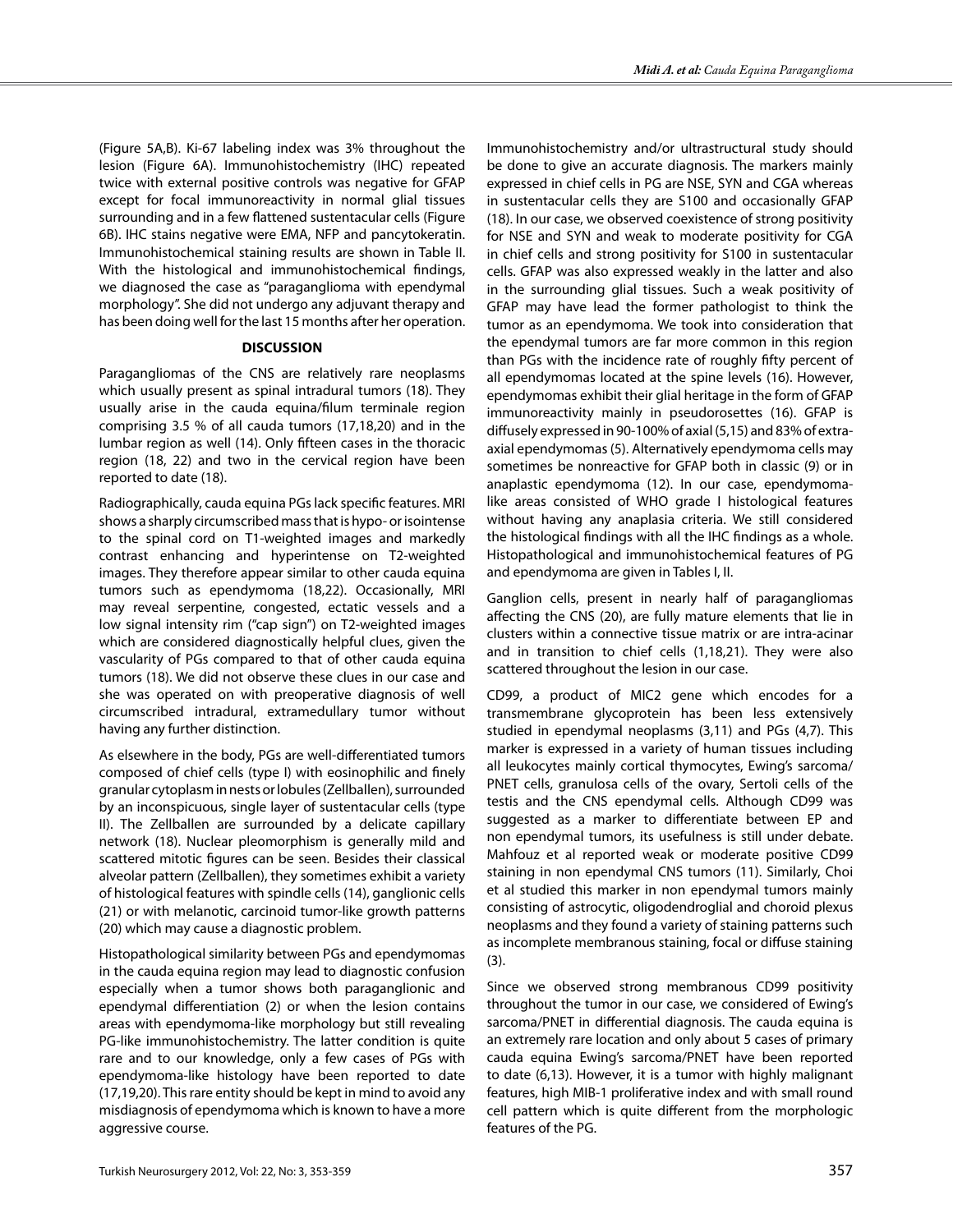|                           | Paraganglioma                                                          | <b>Ependymoma</b>                                                                      |  |
|---------------------------|------------------------------------------------------------------------|----------------------------------------------------------------------------------------|--|
| Histological pattern      | Nests or lobules (Zellballen)                                          | Glioma-like loose texture with pseudorosettes<br>and sometimes true ependymal rosettes |  |
| Cytopathological features |                                                                        |                                                                                        |  |
| <b>Nucleus</b>            | (Chief cells) uniform, round or polygonal<br>shape, located centrally. | Less uniform than chief cells of PG,<br>monomorphic, round-to-oval shape               |  |
| Chromatin                 | Finely strippling                                                      | Salt and pepper speckling                                                              |  |
| Cytoplasm                 | Eosinophilic, faintly granular                                         | Fibrillar processes                                                                    |  |
| Mitotic activity          | Occasional mitoses                                                     | Rare or absent                                                                         |  |
| <b>Necrosis</b>           | Focal hemorrhagic necrosis $(\pm)$                                     | Occasional, non-palisading, geographic<br>necrosis $(\pm)$                             |  |
| Electron microscopy       | Typical dense core (neurosecretory) granules                           | Ependymal cell-like features like having cilia,<br>blepharoblasts and microvilli       |  |

**Table I:** Comparison of Histopathological Features of Paraganglioma and Ependymoma (1,18)

**Table II:** Comparison of Immunohistochemistry of Paraganglioma and Ependymoma

| Immunohistochemical marker        | <b>Paraganglioma CC/SC</b> | Our case CC/SC | <b>Ependymoma</b>     |
|-----------------------------------|----------------------------|----------------|-----------------------|
| <b>GFAP</b>                       | -/rarely + $*(18)$ or -/-  | $-/-$          | $+$ , rarely - $*(9)$ |
| S <sub>100</sub>                  | $-/-$                      | $-/-$          |                       |
| Synaptophysin                     | $+/-$                      | $+/-$          |                       |
| Chromogranin A                    | $+/-$                      | $+/-$          |                       |
| Ki-67 labeling index              | variable                   | 3%             | variable              |
| <b>Vimentin</b>                   | $+/-$                      | $+/-$          | $+$                   |
| Neuron filament protein (NFP)     | $-/-$                      | $-/-$          | $^{+}$                |
| Epithelial membrane antigen (EMA) | $-/-$                      | $-/-$          | $+$                   |
| CD99                              | variable $*(4,7)$          | $+/-$          | $^{+}$                |

*Abbreviations: CC: chief cells, SC: sustentacular cells.* **\****The numbers in parantheses refer to the references given at the end.*

Of interest, a case of PG with strong CD99 positivity throughout the lesion was reported (7). This was a case of PG with malignant transformation simulating Ewing's sarcoma/ PNET in the nasal cavity and the diagnosis was supported by gene translocation study which failed to show an essential step for definitive diagnosis of Ewing's sarcoma/PNET (7). On the other hand, a rare paratesticular PG with CD99 negativity was also described (4).

According to all these data above, it seems that CD99 is still far from being a reliable marker to differentiate classic ependymoma and classic PG. However, ependymal cells have been described as neural stem cell in origin in rodents (8). Although highly speculative, any transdifferentiation hypothesis regarding ependymal and neuroendocrine/ neuronal cells in humans may exist. In this context, CD99 immunoreactivity in our case may in a way give a clue for the histogenesis of this rare morphology in PG. Another speculation on the histogenesis of this tumor was made as it might have originated from elements normally found in the cauda equina/filum terminale such as ependymal cells, ganglionic neurons and neuroblasts (2). These authors reported a unique tumor located in the cauda equina which showed features of both ependymal and paraganglionic differentiation within the same lesion.

It should also be kept in mind that rare ependymoma cases with neuronal differentiation does also exist (15). However, this is more often in the form of focal immunoexpression of neuronal markers such as SYN, CGA and Neu-N than at the histological level. It is concluded that immunohistochemistry with multiple, reliable neuronal markers should be coupled with the convincing ultrastructural features of neuronal differentiation to support "glioneuronal" differentiation in otherwise typical ependymoma (15). In our case, we observed SYN and CGA reactivity, however constant GFAP negativity lead us to think that we are not facing a tumor of glial origin.

## **CONCLUSIONS**

The diagnosis of a cauda equina tumor should not be based solely on conventionally stained sections. Histopathological similarity between ependymomas and paragangliomas may lead to a diagnostic confusion especially when a paraganglioma exhibit ependymoma-like histology. Since